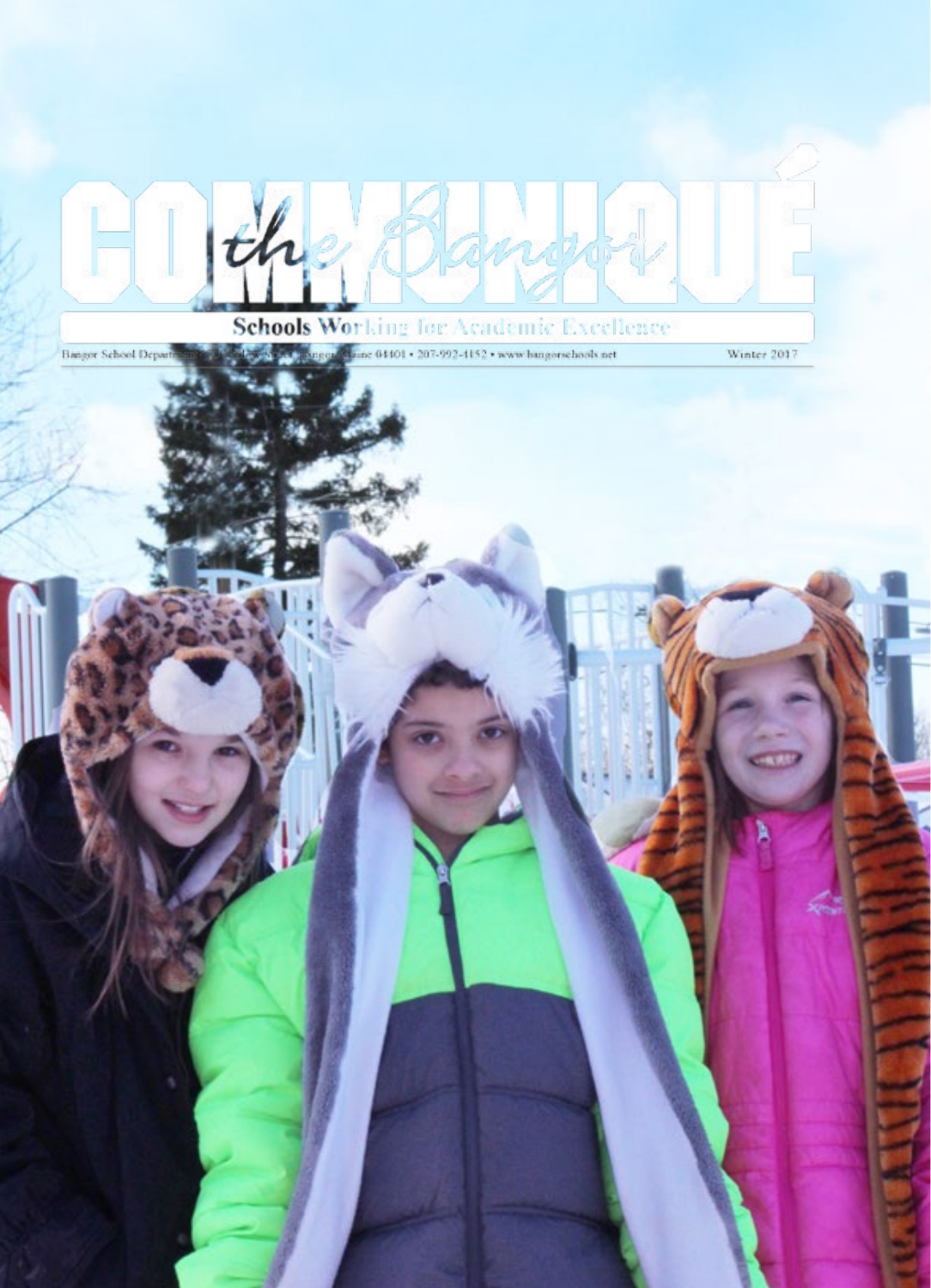#### Dr. Betsy Webb

Superintendent



Dear Parents, Students, and Community Members:

We are pleased to share this newest edition of the online *Communiqué*. Inside you will find numerous examples of students, alumni, and faculty upholding Bangor's long-standing tradition and culture of excellence. The formula for this ongoing success is: the consistent and visionary leadership of the School Committee and administration, the dedication and expertise of talented faculty and staff, the support and trust of parents and community, and most importantly, the hard work and ambition of our students.

When people ask, "why Bangor?" I am constantly reminded that the achievement and success accomplished within the Bangor School Department is not by accident. The formula, although it may sound simplistic, is one that is truly unique. When Peter Senge in his book, *The Fifth Discipline*, talks about organizations needing all arrows [efforts] pointing at the mission, this is what separates Bangor from many.

[Academic Excellence for All, Bangor's ten](http://3mm6kf3iqx7b39if4i3zmub1rh4.wpengine.netdna-cdn.com/wp-content/uploads/2012/09/Academic_Excellence_for_All.Final_.pdf)  [year strategic plan](http://3mm6kf3iqx7b39if4i3zmub1rh4.wpengine.netdna-cdn.com/wp-content/uploads/2012/09/Academic_Excellence_for_All.Final_.pdf), outlines these four overarching goals [arrows] pointing at our mission: academic excellence, professional excellence, quality instructional program, and environment for success. All goals are essential to progression towards the mission. Without professional excellence, quality programs, and environment for success, we could not achieve academic excellence.

The Bangor School Department faculty, staff, and administration consider it a privilege and an honor to work with Bangor families and students. We are committed to working one student at a time, day in and day out, to find his or her individual path to excellence.

Sincerely,<br>Beton M. Uluff

Betsy Webb, Ed.D.

#### **Pre-K and Kindergarten Registration**

**The Bangor School Department Pre-Kindergarten program is a half-day 4-year-old program. Children eligible for this program must be Bangor residents and four years old on or before October 15, 2017. Every effort will be made to accommodate all children wishing to participate in this program. The Pre-K program will be strongly oriented toward building literacy skills and promoting positive social interaction in a classroom setting.** 

**The full-day Kindergarten is for children who will be 5 years old on or before October 15. Please bring the child's original birth certificate and immunization record with you to the school the child will attend, which is determined by the physical address. The Bangor School Department K-8 Attendance Area Directory is available online at<www.bangorschools.net>or contact any school for assistance.**

#### **Pre-K - Grade 3 Schools**

Warren Caruso, Chairman Susan Hawes, Vice Chairperson Jennifer DeGroff Brian Doore Susan Sorg Marlene Susi Carin Sychterz **Superintendent of Schools Dr. Betsy Webb Assistant Superintendent of Schools Robert MacDonald Director of Pupil Services Patti Rapaport Director of Business Services Alan Kochis School Committee Meetings 2017-2018**

**Bangor School Committee**

**Meetings are scheduled on the 2nd and 4th Wednesdays of each month except during school vacations and special meetings may be called as needed. All meetings will be held at Bangor City Hall, Council Chambers at 7:00 p.m. A complete list of school committee meeting dates is available at www.[bangorschools.net](http://3mm6kf3iqx7b39if4i3zmub1rh4.wpengine.netdna-cdn.com/wp-content/uploads/2012/09/School-Committee-2015-2016.pdf).** 

*Cover photo: Vine Street School students keep warm on their new playground with animal hats!*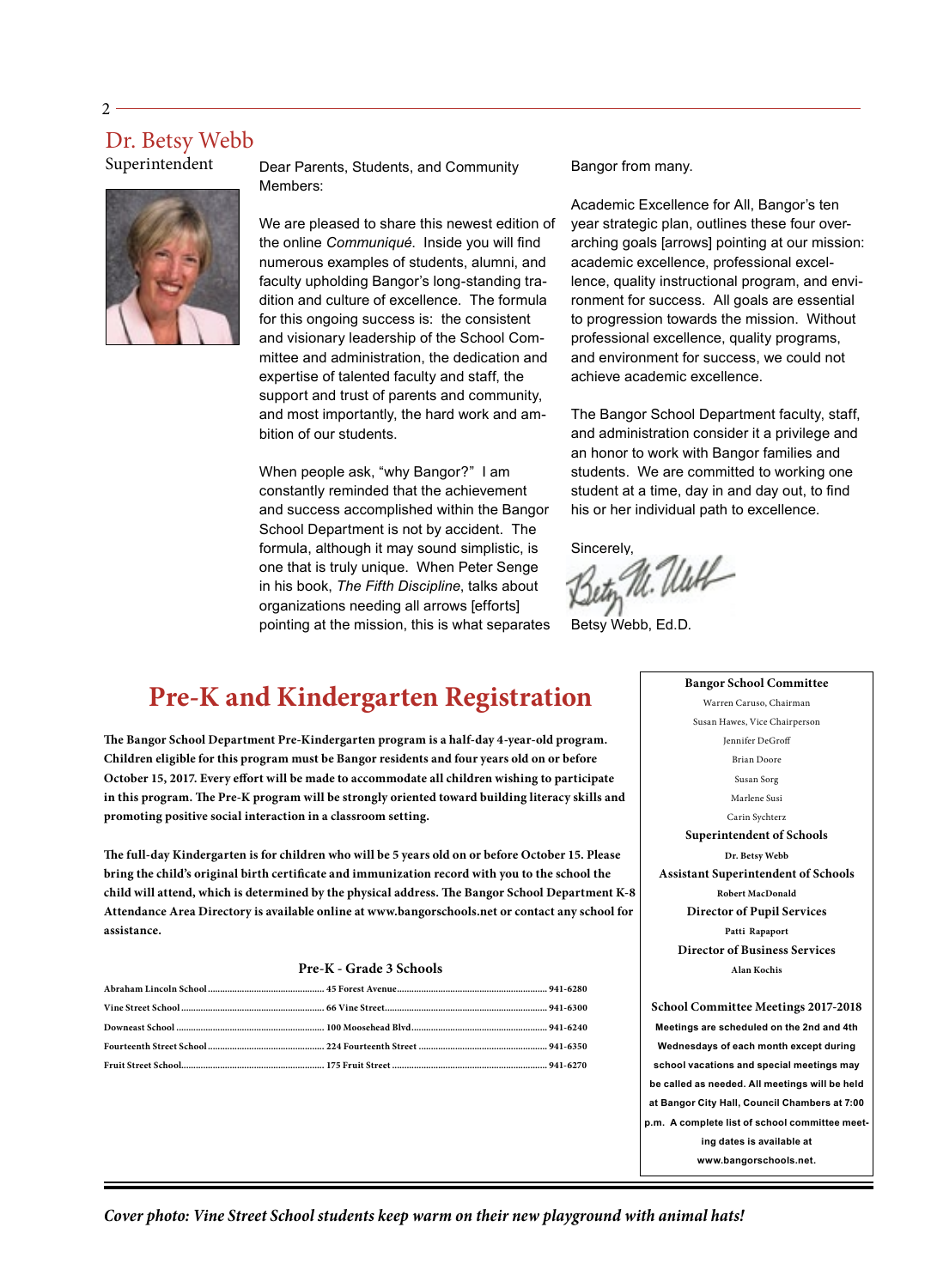## BHS Science Teacher Cary James Wins Presidential Award

*The Bangor School Department is pleased to announce that Mr. Cary James, Bangor High School science teacher and Science Department Chair, was awarded the prestigious Presidential Award for Excellence in Mathematics and Science Teaching (PAEMST). The Presidential Award for Excellence in Mathematics and Science Teaching is awarded to outstanding K-12 science and mathematics teachers from across the country. The winners are selected by a panel of distinguished scientists, mathematicians, and educators following an initial selection process at the state level.*

*"This award goes out to all of the students and people who have done so much for me to even be considered for this great honor," states Mr. James. "It validates the work that my students and I have done together to understand the important environmental issues that face our country and world. It also speaks to the work that my colleagues and I have done to improve STEM education for underrepresented groups."*

*Mr. James has been teaching for the Bangor School Department since 1999, has been Science Department Chair since 2006, and has been the STEM Research Coordinator since 2014. He coached the BHS Science Bowl team to two consecutive Maine Regional Science Bowl victories over the last two years.*

*"The Bangor School Department is fortunate to have Mr. James among our high-caliber teaching staff," states Dr. Betsy Webb, Superintendent of Schools.*



Mr. James is featured in the Winter 2017 edition of *Maine Seniors* magazine.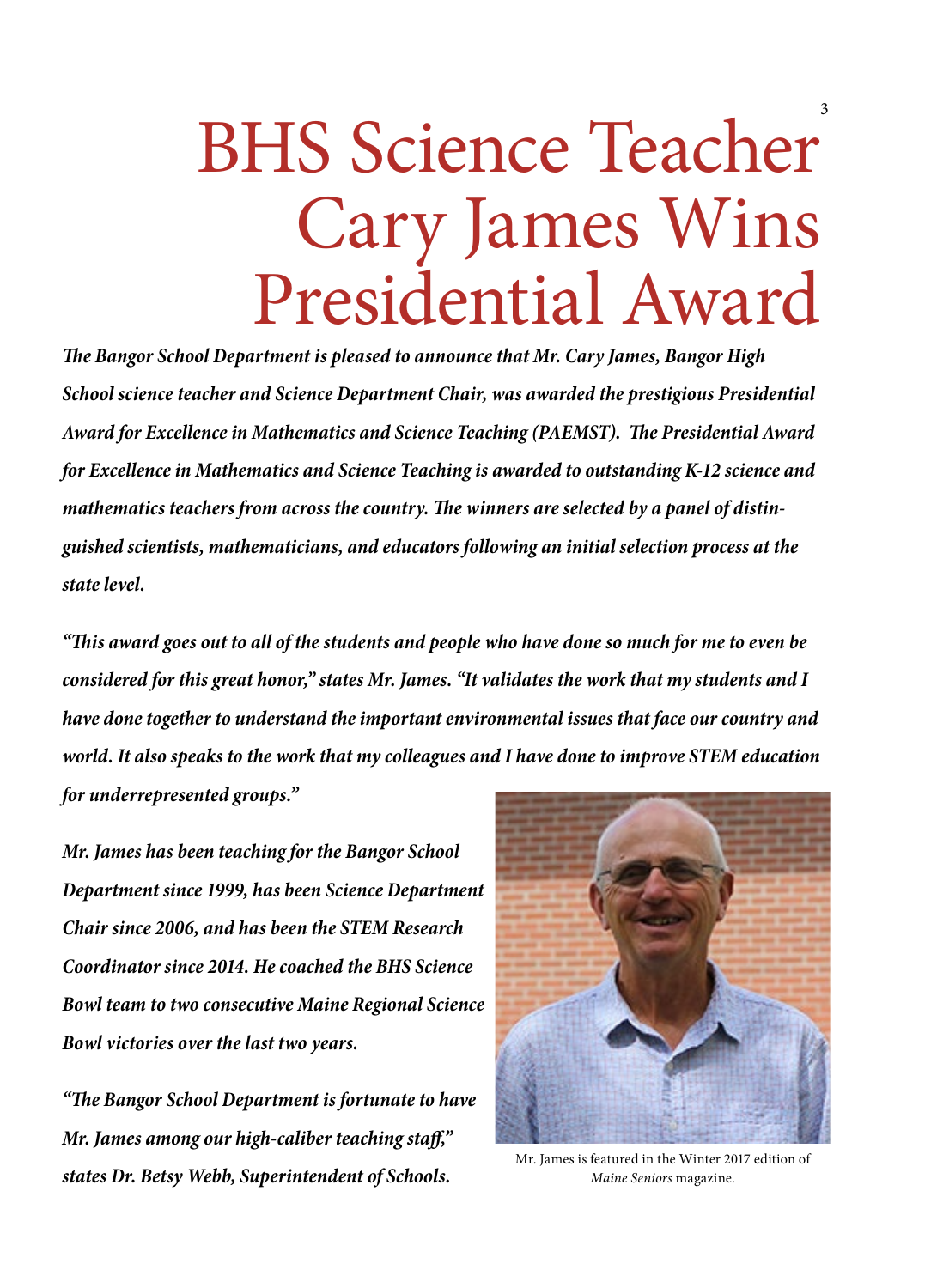## Walking School Bus Coming to Vine Street and Abraham Lincoln Schools

4

Through a grant funded by the MaineDOT, Bicycle Coalition of Maine, and Maine Safe Routes to School, Downeast School began a Walking School Bus program in April 2016. Vine Street and Abraham Lincoln Schools were awarded grants this year, and will begin their programs in April, 2017.

**Volunteers are needed as adult chaperones to help walk students to school. Please contact Vine Street School at 941-6300 or Abraham Lincoln School at 941-6280 to find out more.**



# **VOLUNTEER**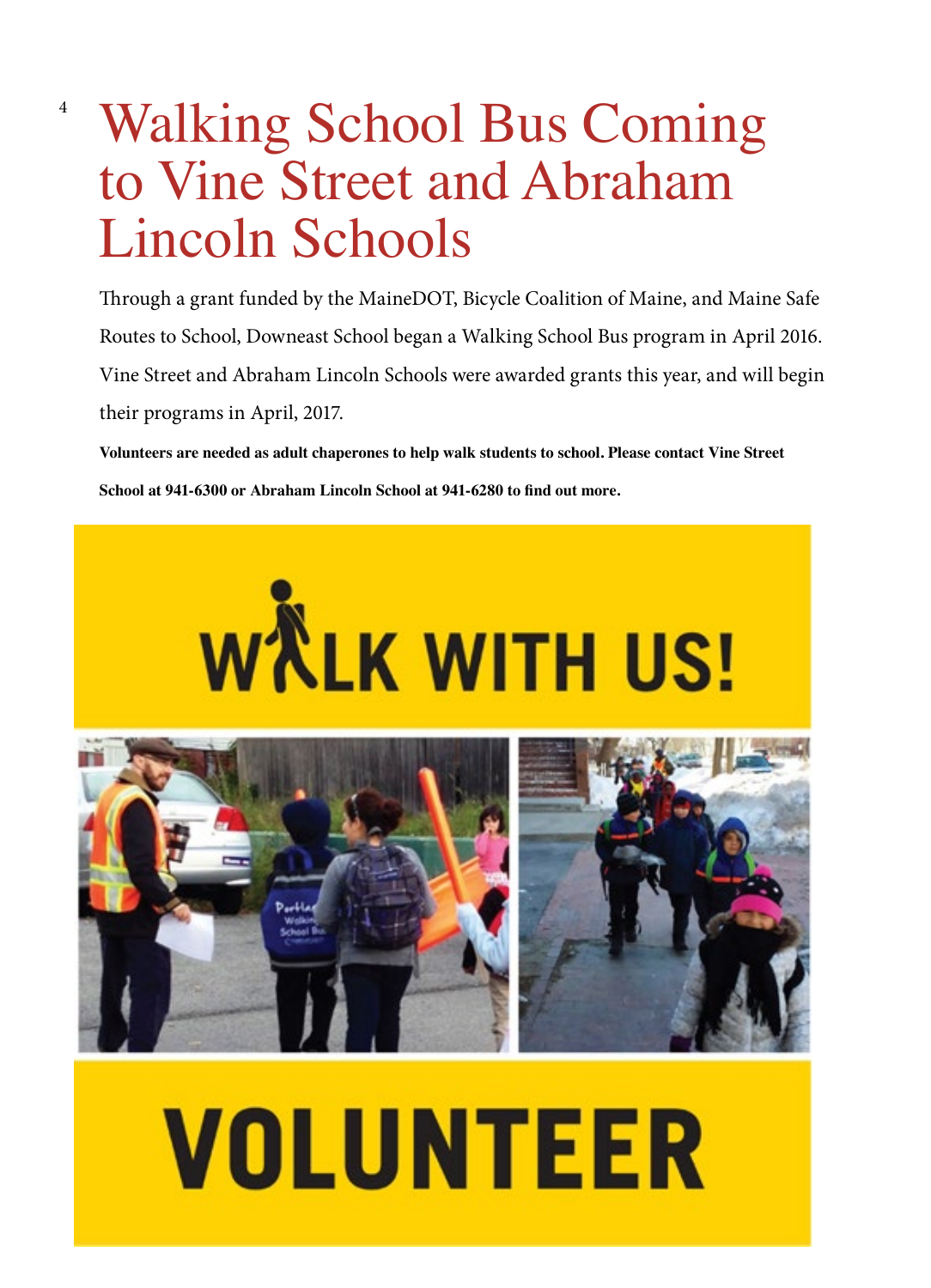### **BHS Art Students Study the Art of the Nobel Prize with Swedish Artist Susanne Jardeback**

 **BHS students of Advanced Studio Art, Art III, and Honors Art III participated in a multi-day study of The Nobel Prizes and the artists that create original works for the prize diplomas. Inspiration for the study came from an NPR Public Radio story on the artists heard in late September, "Prize By Design: How The Nobels Put Artists On Deadline."**

 **Students were introduced to Susanne Jardeback, an artist from Sweden who was commissioned by the Nobel Committee to create original designs for prizes in Economy (2011), Chemistry (2012) and Physics (2013). Susanne agreed to Skype with BHS art students in the Lecture Hall and spent time** 

**describing her work as a commissioned artist working with the prize recipients, calligraphers, and diploma binders. Students were also able to hear of her work as a professional artist, and to ask questions about her art, training, and inspiration. "Interacting with a real-world professional artist through Skype offers students not only the opportunity to see her studio but also to ask questions and see her work up close," says Nancy Watson, BHS Librarian and co-organizer of this project with Susan Bryand, Art Teacher.**

 **Since this interaction, art students continued their study by researching various Nobel Prize recipients in the library and online, and then made selections of who they would like to study. In small groups based on the work of the recipient, they created original works of art in their chosen medium in the art room. The art you see displayed here are examples of their research, study, and art creation.**



Marie Curie, Nobel Prize in Chemistry 1911, by Sherwin Yuen '17



Elie Wiesel, 1986 Peace Prize by Grace Peithman '17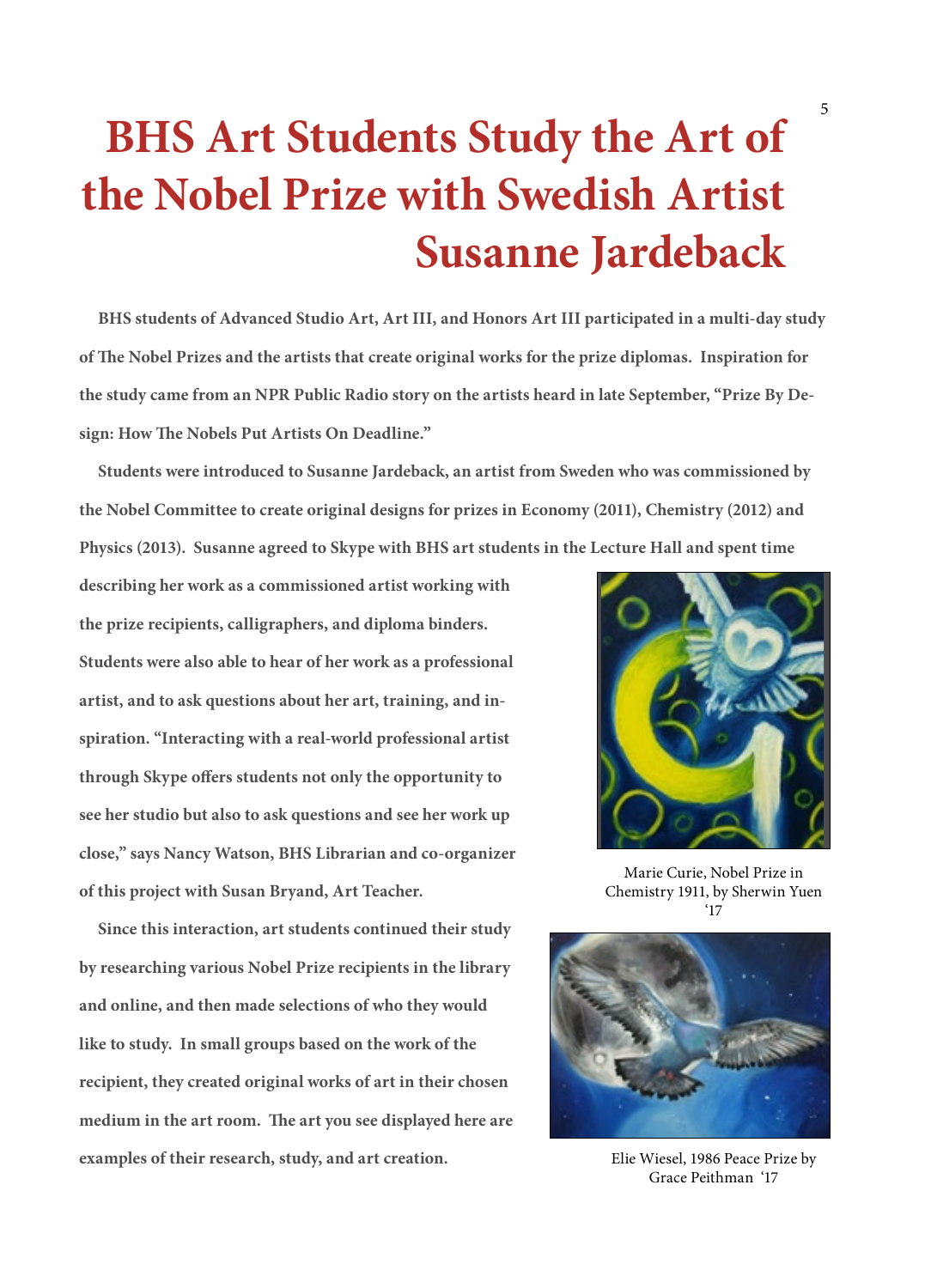### BHS Senior Earns 2017 Science Talent Search National Recognition

 Sydney McDonald, a member of the Class of 2017, earned one of 300 national Scholar designations in the 2017 Regeneron Science Talent Search, the most prestigious science research competition nationally. Sydney is the considered as one of 40 National Finalists, who compete in Washington, DC in March. In addition, Bangor High School receives a \$2,000 award to support further science research excellence at the school. As part

second consecutive BHS student to earn this honor.

6

 Sydney's research project *The Future of Prosthesis: The Design and Analysis of Artificial Muscle Comprised of Ionic-Polymer Metal Composites*, has been the focus of her ongoing



of the Regeneron STS process, Sydney identified Mr. Cary James, Science Department Head and STEM Academy Director, as most influential in her research.

 Sydney was a member of last year's winning team at the 8th Annual Maine

STEM Academy internship research. Sydney has designed, developed, and analyzed artificial muscles for suitability as neural prosthesis based on their ability to receive and respond to electrical impulses.

 As an STS Scholar, Sydney receives a \$2,000 award and opportunity to be further

Wind Blade Challenge. Visit our YouTube channel to watch an interview with Sydney, Emma Payne '17, and Morgan James '17 and learn about their winning design.

 The daughter of Camille Morrison of Bangor, Sydney has been accepted early decision and will attend Harvard University in the fall.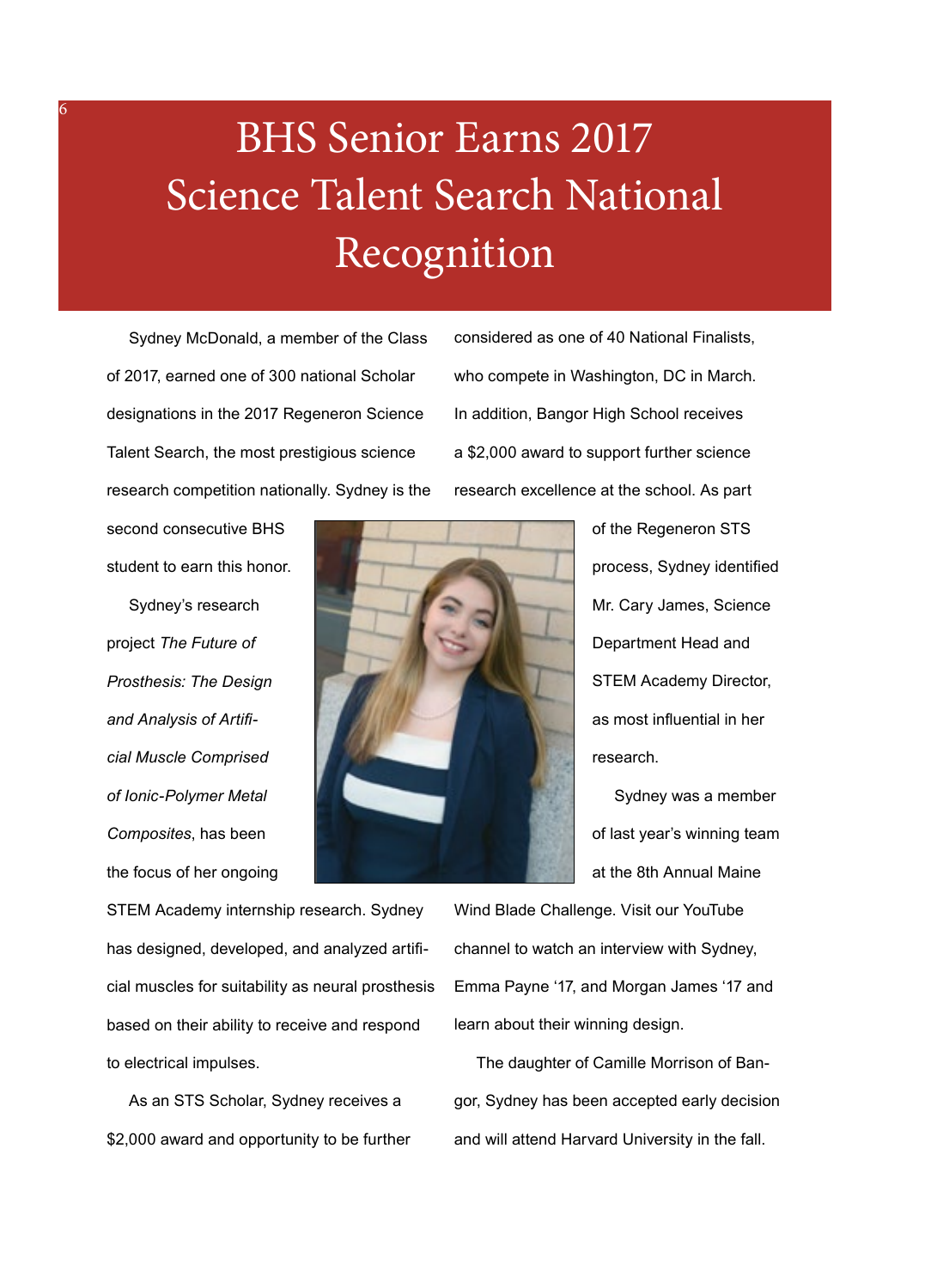#### Early College and Dual Enrollment

Bangor High School students have multiple options for early college or dual enrollment. "We encourage all students to seek college credits while at BHS, and those opportunities have truly expanded in recent years through partnerships with regional colleges and universities," says Principal Paul Butler.

#### *UMaine's Academ-E Program*

- Free Tuition (pay only for fees and textbooks)
- Select courses offered online
- BHS students must be in good academic standing with a B average or better

#### *UMaine's Aspirations Program*

- Free Tuition (pay only for fees and textbooks)
- Select courses offered online or on-campus
- BHS students must be in good academic standing with a B average or better

#### *Husson University's Early College Access Program*

- \$100 per course (plus textbooks)
- Husson courses offered on campus and online
- BHS students must be in good academic standing with a C average or better

#### *Rural U: UMaine-Fort Kent Dual-Enrollment Program*

- \$28 per credit hour (\$84-\$112 per course)
- Dual-Enrollment Courses offered at BHS or online
- BHS students must be in good academic standing

#### *AP4All: ME Dept. of Education Online AP Courses*

- Free to all public school students in Maine
- High School AP Course offered online
- BHS students must be in good academic standing

#### *BridgeYear Program: UTC, UMaine, UMaine-Augusta*

- Dual-Enrollment Program offered at BHS
- Students must take a course at UTC
- BHS students must be in good academic standing
- Cost is about \$40-45 per credit hour (up to 10 credits per year)

#### *Early College for ME*

- Early College Program offered at Eastern Maine Community College
- BHS students must be in good academic standing
- Courses are free (just pay for textbooks)

Call Principal Paul Butler at 992-5500 for more information.

#### **BANGOR RAMS ALUMNI**

**Join our Alumni Network at alumni.[bangorschools.net.](bangorschools.net/welcome)**

#### **Why Bangor?**

Lauren O'Reilly School Counselor James F. Doughty School 4 years with BSD

#### **"Our school department is**

- **truly a family. We look after**
- **each other and we work as a**

**team to support our students,** 

**our families, and our fellow** 

#### **staff members. That is why I**

#### **love working for the Bangor**

**School Department."** 



#### **CLASS OF 1972 45th REUNION**

#### **Saturday, July 15, 2017 Bangor Elks Club**

**Contact Mrs. Gail Thibault at [gailthibault@aol.com](mailto:gailthibault@aol.com)**

#### **CLASS OF 1997 20th REUNION**

**Saturday, August 5, 2017 Spectacular Event Center**

**Contact Kristi (Titcomb) Sanfasin at [kikilt517@yahoo.com](mailto:kikilt517@yahoo.com)**

7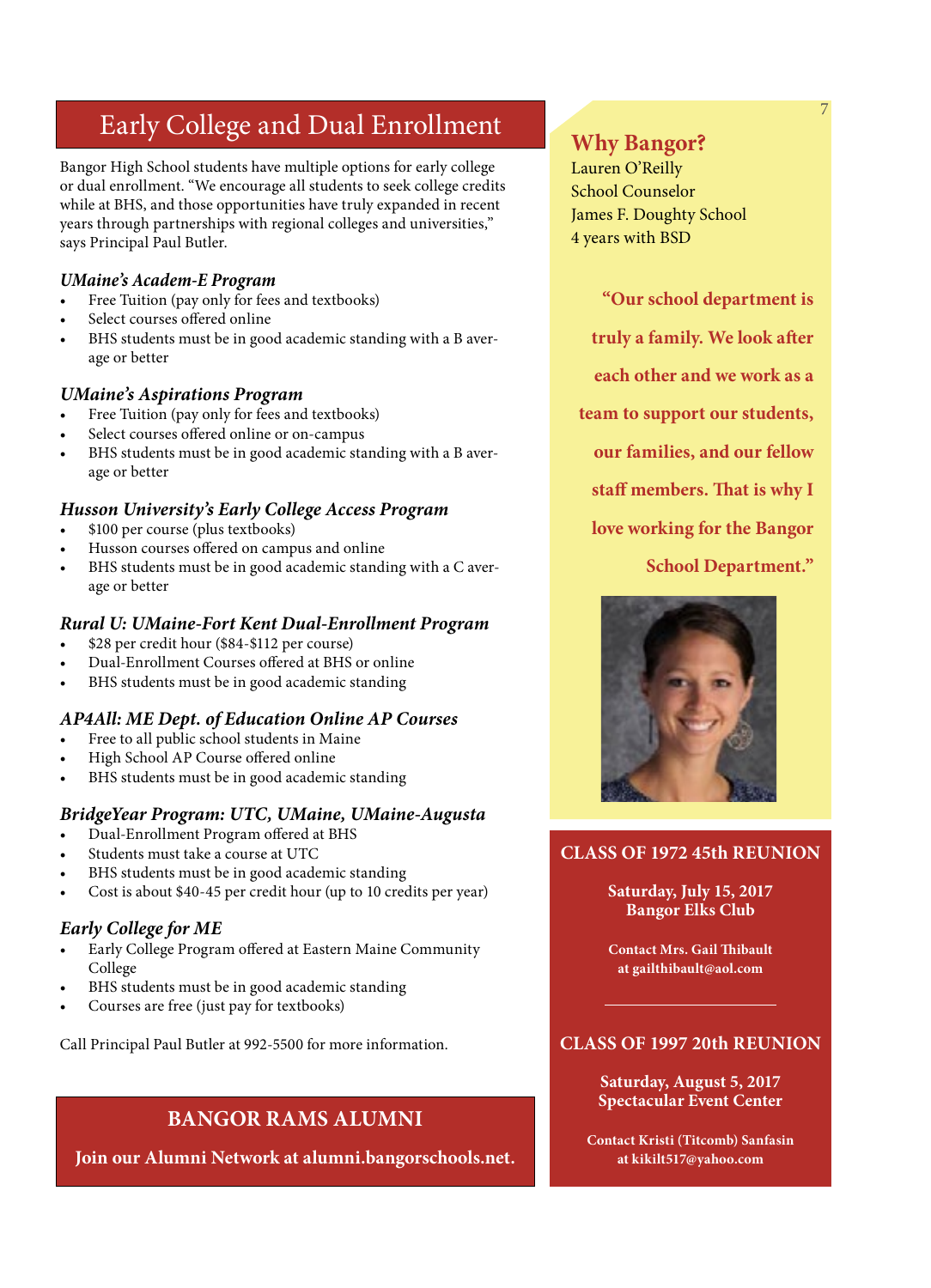### Honoring America's Veterans at Downeast School

*Students at Downeast School spent Veterans Day having lunch with local veterans.*   **As the veterans entered the building escorted by Bangor High School's JROTC cadets, all third graders lined the hallways with signs of welcome and thanks. Leo P. Coro (Army Veteran Vietnam War), James T. Clark (Army Veteran Korean War), Michael Thomas (Navy Veteran Vietnam War), Omar Whalen (Navy Veteran Vietnam War), Patricia A. Johnson (Marine Veteran), and William J. Adams, Sr. (Navy Veteran WWII), were treated to a lunch that included a special cake baked and decorated by the Downeast food service staff. Students entered the cafeteria and filed past the veterans, shaking hands, and saying thank you. Kindergarten students had saved some of their Halloween candy to give to the special guests of honor.** 

8



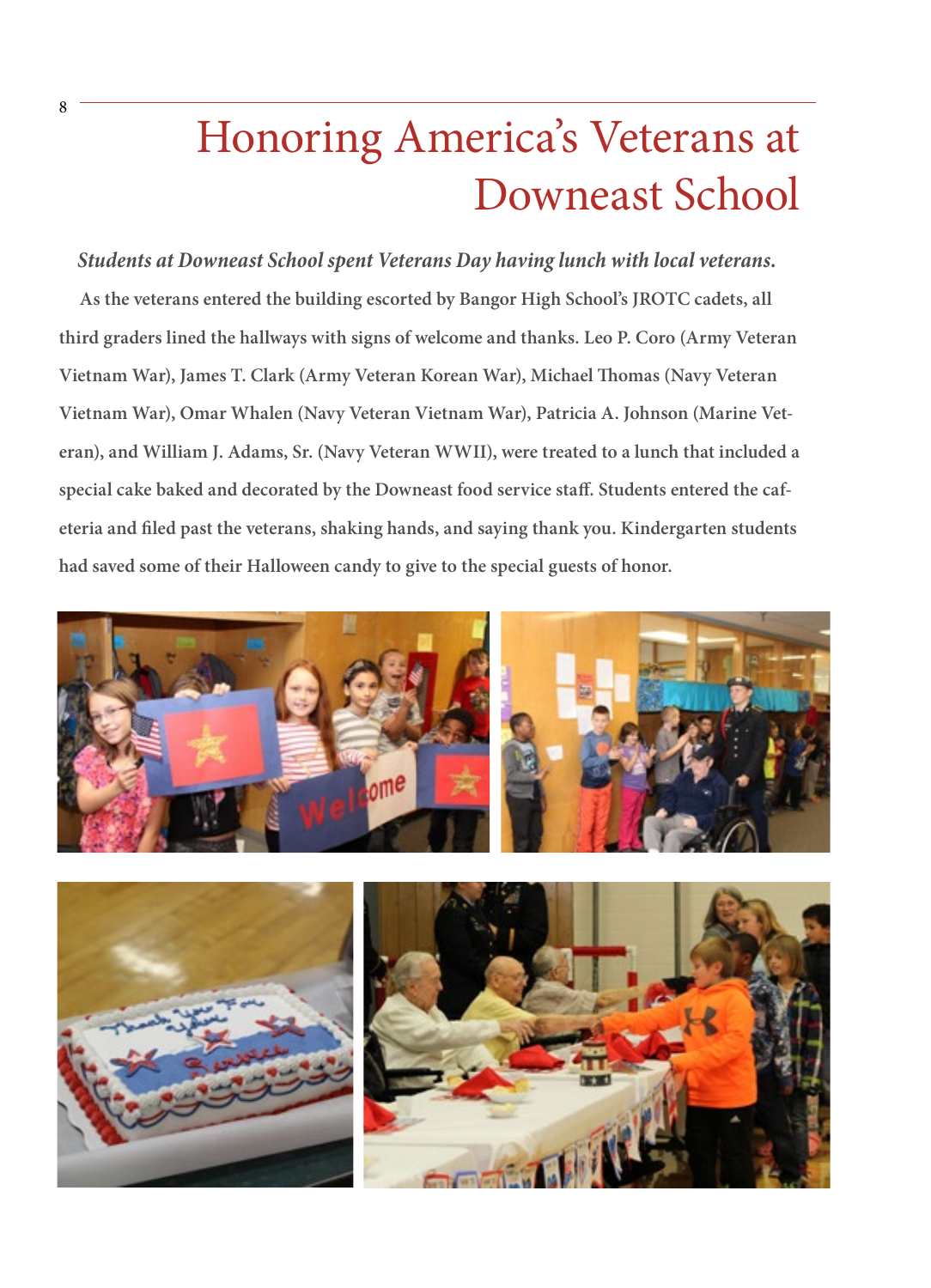#### **Five Selected to Attend Olympia Snowe's Women's Leadership Conference**



The Olympia Snowe Women's Leadershp Institute gives 10th - 12th grade girls the opportunity to expand their views of their potential and the possibilities that exist for their futures. Attending the fall conference were BHS sophomores (left to right) Olivia Baldacci, Mad-

eline Huerth, Elinor Hunt, Charlie Robinson, and Caroline Fernald, with their Leader Advisors Carol Kim, Ph.D., Vice President for Research and Dean of the Graduate School at the University of Maine and Mary Jude, Ph.D. Coordinator of Graduate Nursing Programs at Husson University. "I really enjoyed the confererence," says Olivia Baldacci. "My favorite part was meeting female executives and hearing their stories of how they excelled in business. It was inspiring."

 *"My hope is that the Olympia Snowe Women's Leadership Institute helps more young women find their voice and a path to reach their full potential. With guidance and encouragement from successful women leaders, I know we can help unlock the doors to the amazing futures that await them." - Olympia Snowe*

#### **BSD Receives Grants for Music and Science**

 Thanks to a competitive grant from The Onion Foundation, fourth graders at Mary Snow School and Fairmount School will have in-class instrumental instruction on recorders. "The goals of this program are to improve students' music literacy and to improve their preparation for joining the fifth grade band program," says music teacher Kelly Ellis. The grant funded the purchase of recorders for all fourth grade students that they will use during the year and return at the end of school so that the program can continue in future years.

 Fourth and fifth graders at Mary Snow School and Fairmount School are learning about aquaponics in their after-school STEM (Science, Technology, Engineering, and Math) club. "We are grateful for a grant from the Perloff Family Foundation," says BHS Science Teacher Dr. Barbara Stewart, "that has enabled us to purchase aquaponics equipment for the two schools. Hands-on learning really engages students, and aquaponics is a fun, non-intimidating introduction to STEM." The after-school STEM club is led and coordinated by Bangor High School students.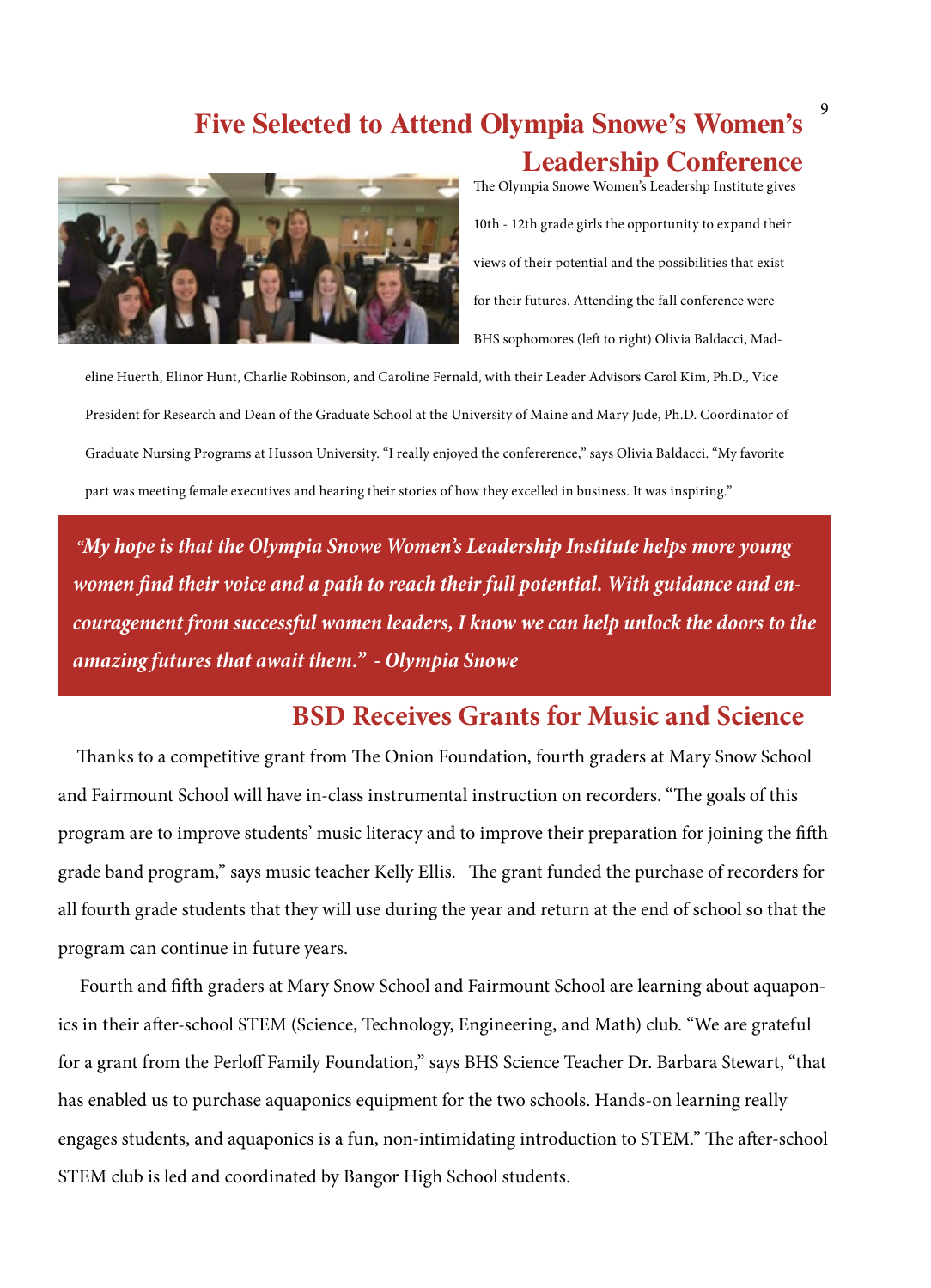### Giving Back on Bangor Day 10

*In keeping with its goal to develop respectful, responsible citizens, the Bangor School Department continued its annual Bangor Day tradition. During December, students and staff collected 2,628 pounds of food (which equates to 2190 meals) for the Good Shepherd Food Bank, and \$3,938 (sustaining backpacks for 18 students) for the Food BackPack Program, which provides a backpack full of food for students in need to take home every weekend.*



 "Good Shepherd Food Bank is so grateful to the administration, students and families of the Bangor School Department for keeping food insecurity as a focus on Bangor Day," says Melissa Huston, Director of Philanthropy at Good Shepherd Food Bank. "Proper nutrition and education go hand in hand. Students and future employees simply cannot achieve their full potential when they are hungry. Thank you all for your generous support and for recognizing this opportunity to make a difference in our community."

#### **Why Bangor?**

Lynn Silk Principal Vine Street School 6 years with BSD

**"Bangor is special. Everyone here is working for a clearly defined mission of Academic Excellence for All. Every decision and endeavor is based on a wellarticulated strategic plan. Bangor is a team of smart, motivated individuals with a wide variety of personalities, styles, and strengths who work together for that common goal. We are committed to offering the very best education possible to every child in this district."**

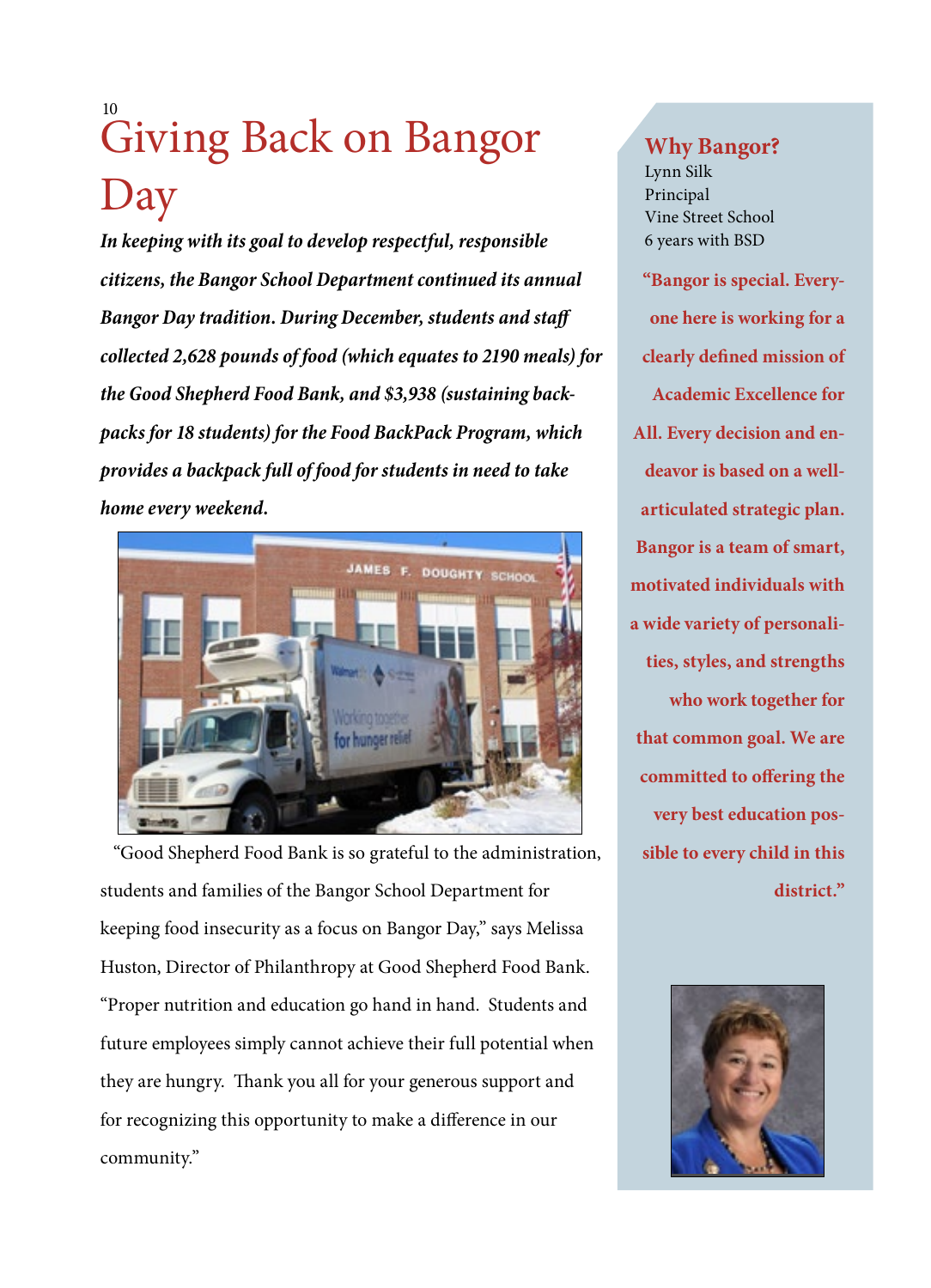## Lions Club Helps Bangor Students with Eye Exams

*School eye exams just got a lot easier and faster, thanks to the Bangor Lions Club. The Lions Club purchased and loaned a Spot™ Vision Screener to the Bangor School Department to assist school nurses with vision screenings.*

*The State of Maine requires vision screenings in public schools for Kindergarten, Grade 1, Grade 3, Grade 5, Grade 7, and Grade 9 students. In the Bangor School Department, that's a total of 1,519 students. Next year, a new state requirement will also include Pre-K students for required screenings.*

*"A traditional vision screening can take up to 20 minutes for one child," says Erika Wing, elementary school nurse at Abraham Lincoln School. "With the Spot™Vision Screener, the exam takes less than ten seconds, and the device is light and portable so it's easy to transport between Bangor's schools."*

*The Welch Allyn Spot™Vision Screener is a handheld, portable device that screens both eyes at once from a distance of three feet. It has a touch-screen display and allows for one-touch activa-*

*tion. The device accurately detects common vision problems, including myopia (nearsightedness), hyperopia (farsightedness), astigmatism (blurred vision), anisometropia (unequal refractive power), strabismus (eye misalignment), and anisocoria (unequal pupil size). The screening provides easyto-understand results that can be saved electronically and printed out so that parents can have a record.*



Erika Wing (second from right), School Nurse at Abraham Lincoln School, holds the Spot Vision Screener surrounded by Lions Club members (l-r) Justin Jamison, Treasurer; J. Normand Martin; Michael Perry; Patricia Martin, Secretary; John Vickery, President; and Jack Keenan.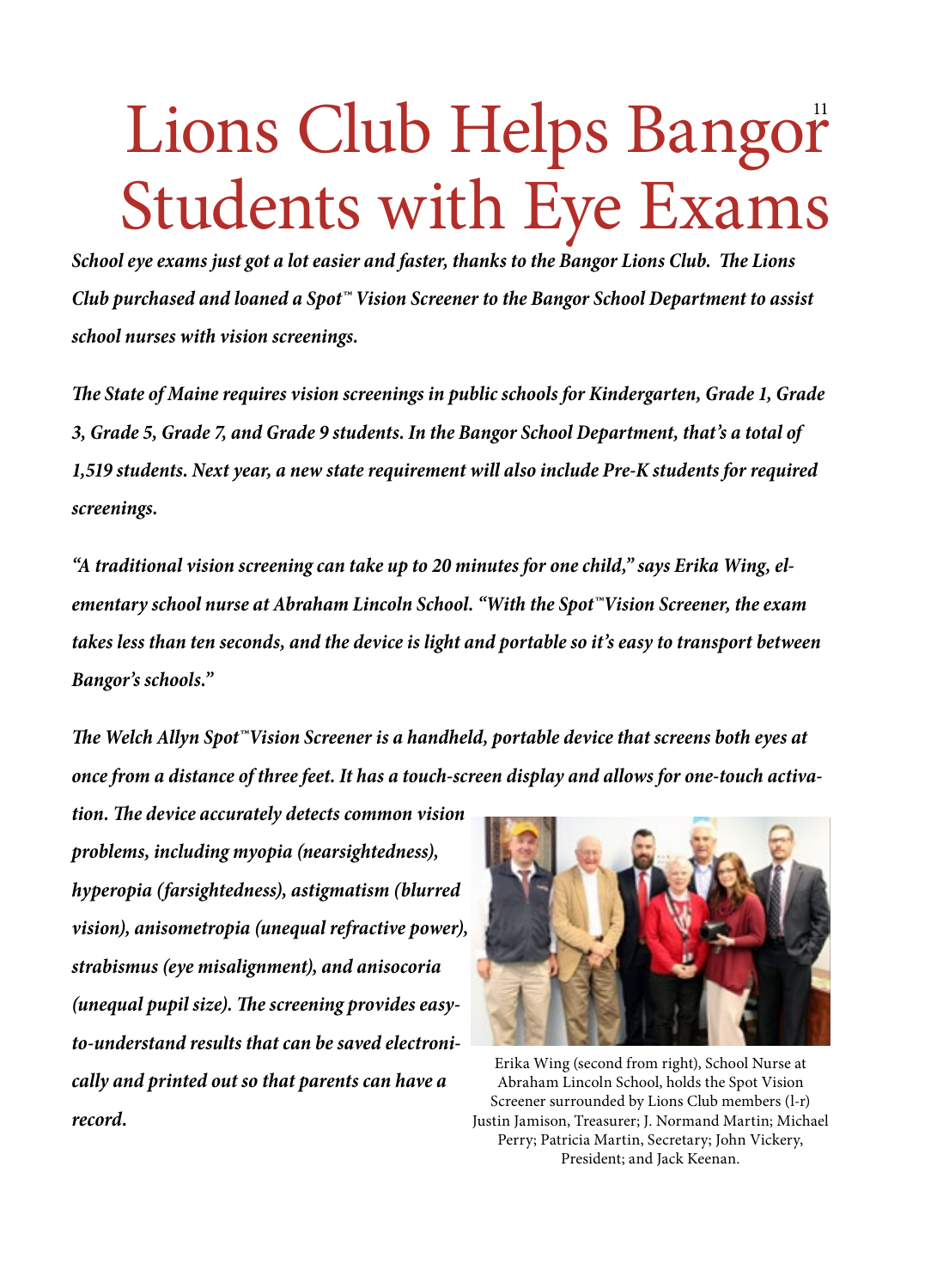## Alumni Spotlights: Dr. Jake Jentzer '99

*Jake Jentzer, M.D., Class of 1999, graduated summa cum laude in 2004 from the University of Maine, Orono, with a B.A. in Psychology and a B.S. in Biochemistry. He received his Doctorate of Medicine in 2008 from the University of Rochester School of Medicine and completed his residency in 2011 at Duke University Medical Center. In 2014 he completed the Cardiovascular Disease Fellowship Training Program at the University of Pittsburgh Medical Center. Dr. Jentzer currently works at the Mayo Clinic as Assistant Professor of Medicine in the Department of Cardiology, and he works in Pulmonary and Critical Care Medicine in the Cardiac Intensive Care Unit.*

"While at Bangor High School, swimming was really influential in my life. It helped a great deal with time management and balancing different demands, which are critical to college, medical school, and my career.

High school can be a challenging time for anyone. The most important advice I can give current students is that whatever challenges they face, finding something important to them can help them through a lot. Swimming gave me something to focus on, along with my goal of becoming a doc-

tor. Seek out people who can help and support you.

My specific advice for high school students who are considering becoming a doctor is that you don't have to focus exclusively on science. More and more, medical schools are looking for wellrounded, interesting people who have different perspectives. So if you have another interest, feel free to pursue that interest instead of just focusing on science."

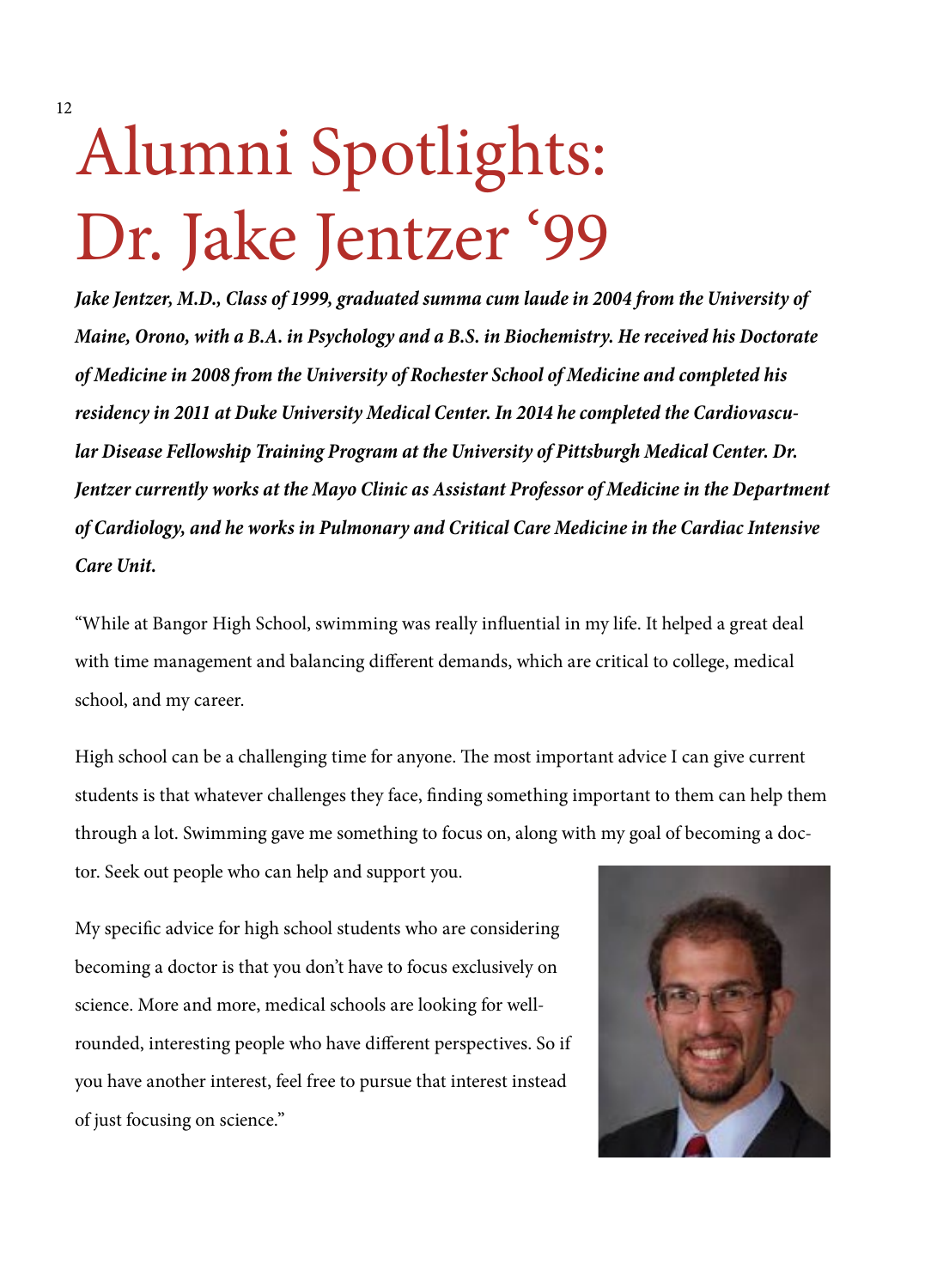## Jennifer Dickson '11 <sup>13</sup>

*Jennifer Dickson, Class of 2011, graduated from the University of New Hampshire in 2015 with a B.S. in Biomedical Science and a Concentration in Laboratory Science. She currently works at the Mayo Clinic as a medical laboratory technologist in the human cellular therapy lab. She is working toward her board certification as a Certified Laboratory Scientist with the American Society of Clinical Pathology.*

"My interest in science started at Bangor High School when I took Chemistry and AP Chemistry. I had amazing science teachers at BHS and I attribute my passion for science to them.

"I loved science but I knew I didn't want to go to medical school, so when I saw the Laboratory Science



major at UNH I knew it was something I'd really like. During my junior year I applied for internships, and was accepted for a 10 week internship at the Mayo Clinic in the antibody immunology lab, and networking there opened the door to a position in the human cellular therapy lab after graduation.

"BHS really prepared me well for college. All the AP classes that I took at BHS put me a semester ahead when I entered college. The extracurriculars that I participated in at BHS, including soccer, track, swim, class council, and Key Club, helped me feel more well-rounded and better able to manage my time.

"Hearing about the new STEM Academy at BHS, I have to say I'm jealous. It sounds amazing that these students are working in university labs, an opportunity I didn't have until my junior year of college. My best advice for current BHS STEM students is to network with people during your research experiences; you never know who will be hiring in the future or what you can learn from others. "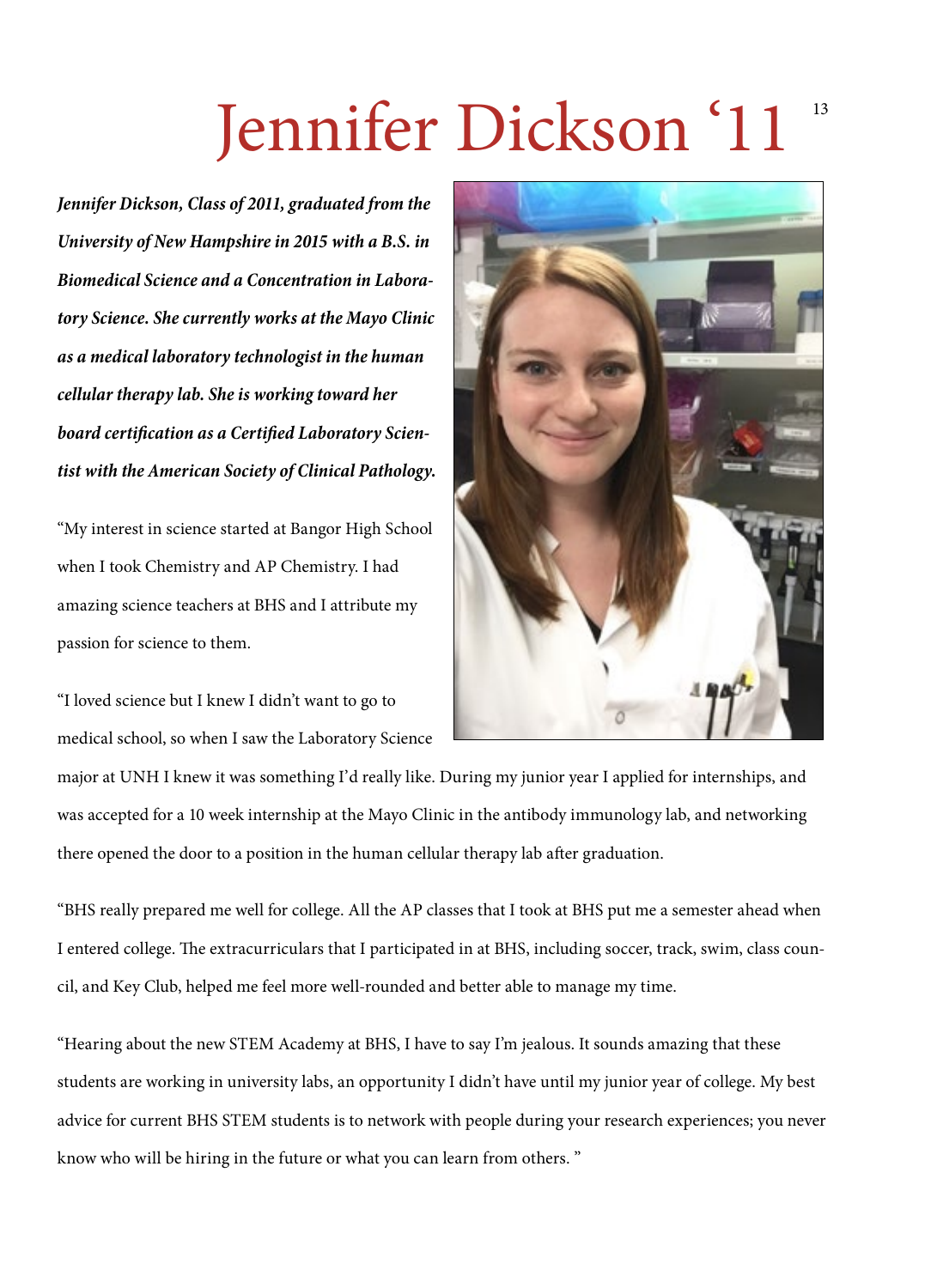## **Building Aspirations**



High School orchestra, band, and chorus students, along with middle school orchestra students, had the opportunity to listen to and learn from **world-class solo violinist Rachel Barton-Pine**. She received raving applause from students after playing classical, Scottish folk, and heavy metal pieces. Sonia, a 7th grade violinist at William S. Cohen School said, "Having the opportunity to see her play makes me want to go home and practice more!" The visit was arranged by the Bangor Symphony Orchestra as part of their educational outreach program.



Students at Fruit Street School were treated to a visit by **children's book author Cynthia Lord** (right, with Fruit Street School librarian Barbara Quinn), who spoke with students about her journey to becoming a published author.



**US Navy Petty Officers 2nd Class Thomas, 1st Class Fulcher, and 2nd Class McCall** spoke with students at Mary Snow School about the benefits of being drug free and about making a positive difference in the world. They also answered quesions about serving in the Navy.

#### **Why Bangor?**

Ashleigh Vincent Kindergarten Teacher Downeast School 2 years with BSD

**"I wanted to work at a place where I could become the best teacher that I can be. I knew I could do that in Bangor because of the high standards not only for students but for the teachers and administrators as well. BSD understands that students deserve teachers who are ambitious, enthusiastic, and dedicated to helping students."**

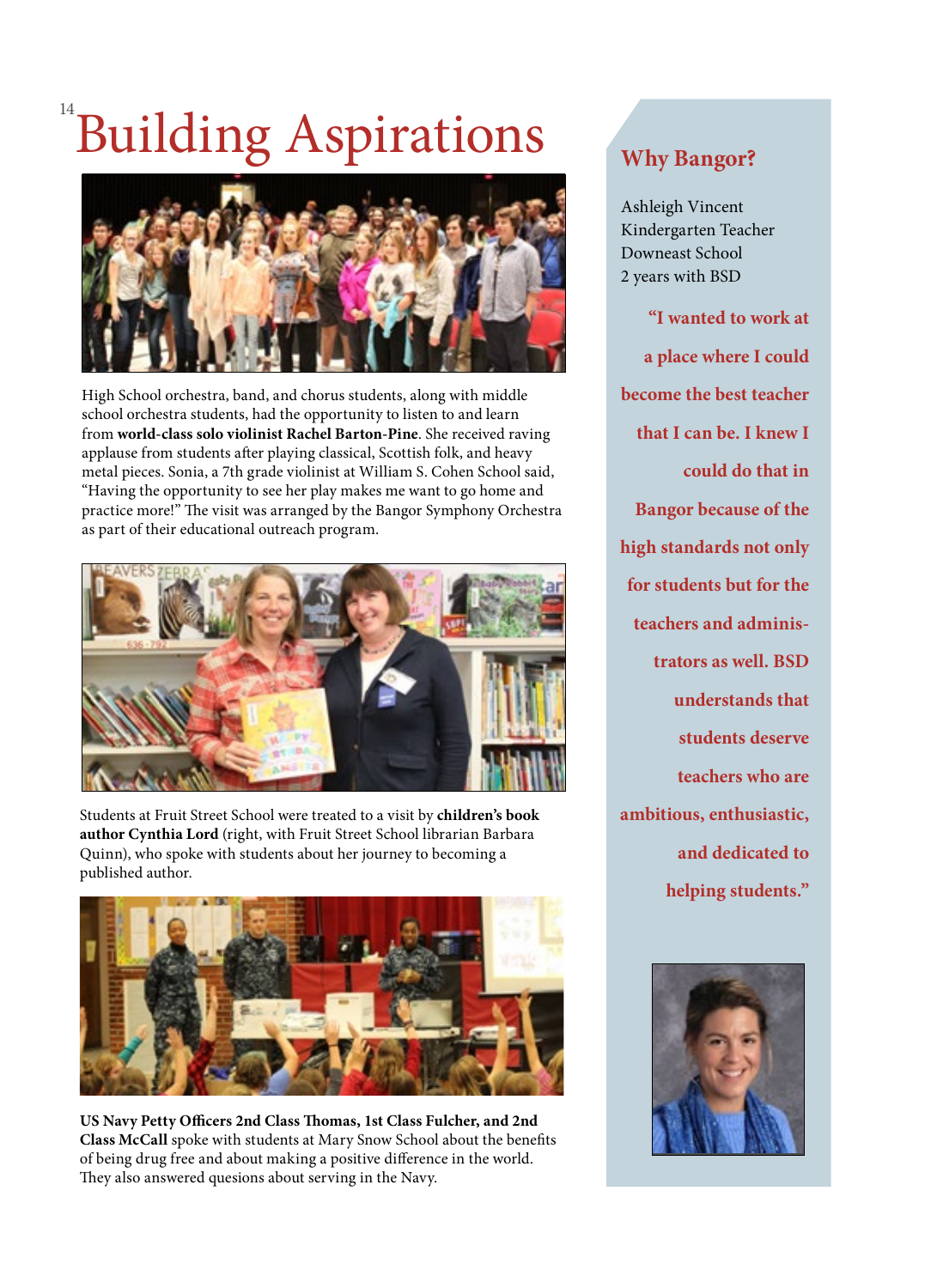## Boys Soccer Wins State Championship

*The Rams Boys Soccer team clinched the state Class A title after a 1-1 draw through regulation and two overtimes led to a tiebreaker. The Rams bested Gorham for the championship, ending the season with a 15-1-1 record under the coaching of Garth Berenyi.*



The 2016 Varsity Soccer Team: Front Row (L-R): Jacob Berenyi, Garth Berenyi, Colin Waterman, George Payne, Kevin Fish, Sam Putnam, Alex Jansujwicz; Middle Row (L-R): Kyle Jeffrey, Henry Nagle, Cameron Richmond, David Miller, Connor O'Brien, Will Hadden, Josh Sherwood; Back Row (L-R): Asst. Coach Don Erb, Jack Bourassa, Tom Gause, Ian Nagle, Carson Atherly, Tom Szewczyk, Coach Garth Berenyi

#### **Why Bangor?**

Elaine Grant Math Teacher Bangor High School 39 years with BSD

**"The Bangor School Department is the Harvard of public schools! Bangor High School offers a wide variety of courses at varying levels which allows students to successfully pursue their passion."**



### BHS Debate Repeats as State Champs

The BHS Debate Team traveled to Brunswick on Saturday, January 28 and came home with the 2017 State Championship plaque, their second consecutive title. The team also claimed two of three Sportsmanship Awards in the categories of Debate and Congressional Debate.

(continued on p. 16) On the national level, BHS Debate has earned



(L-R): Coach Joe Pelletier, Ijeoma Obi '20, Sydney McDonald '17 (Debate Team Captain), Alex Saros '20, Sarah Marcotte '18, David Rubin '18 (Lincoln Douglas Captain) and Noah